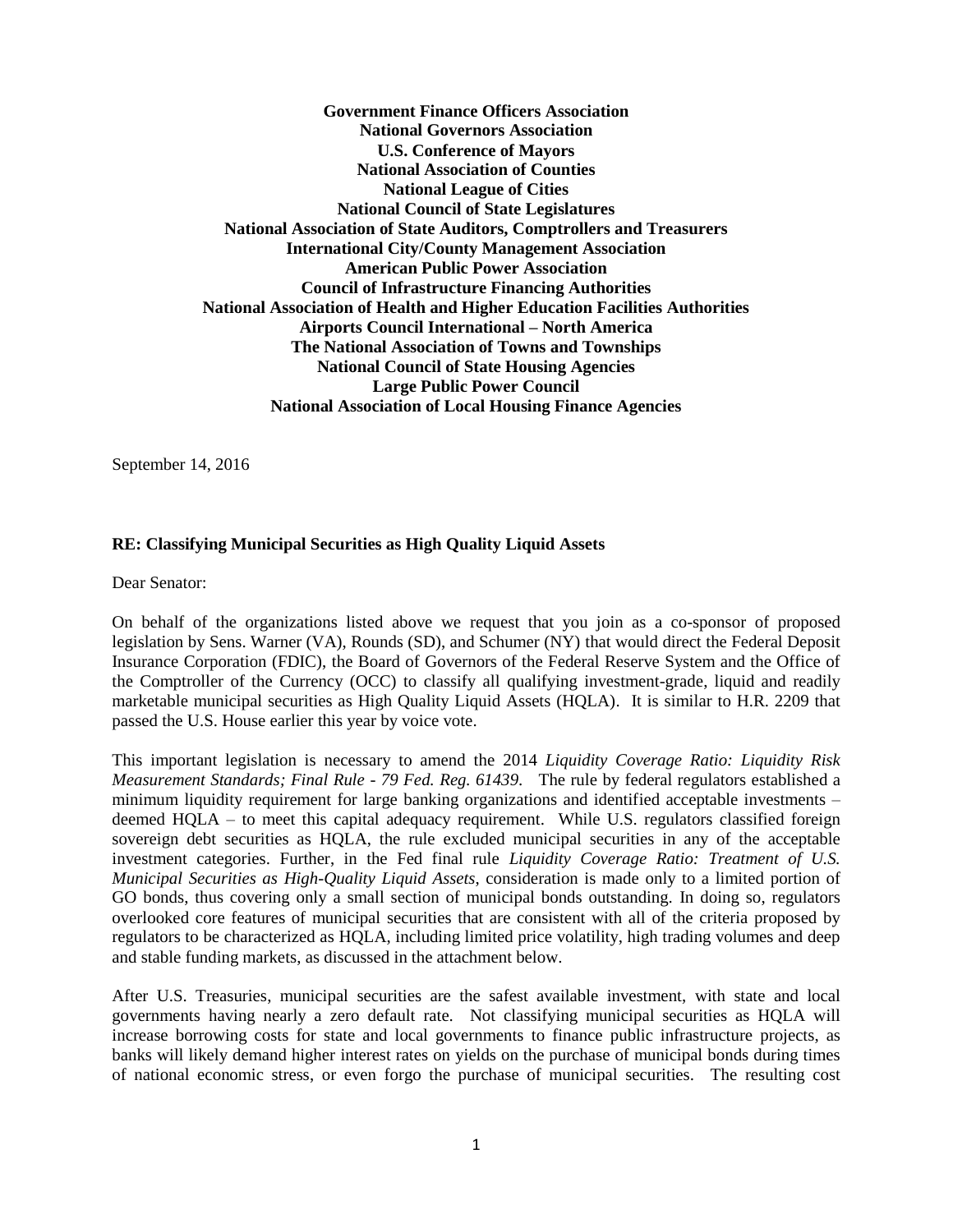impacts for state and local governments could be significant since bank holdings of municipal securities and loans increased by 86 percent since 2009.<sup>1</sup>

With the American Society of Civil Engineers estimating a \$3.6 trillion cost to state and local governments over the next four years to meet our nation's infrastructure needs, the ability of states and localities to finance infrastructure at the lowest possible cost is critical. Classifying investment grade municipal securities as HQLA will help ensure low-cost infrastructure financing remains available for municipal securities issuers to continue to build the infrastructure for commerce, public safety, job creation and the development of an educated workforce upon which our communities and national economy rely. .

Again, we hope that you will cosponsor this important legislation..

Sincerely,

Government Finance Officers Association, Emily Brock, 202-393-8467 National Governors Association, David Parkhurst, 202-624-5328 International City/County Management Association, Elizabeth Kellar, 202-962-3611 National League of Cities, Carolyn Coleman, 202-626-3023 U.S. Conference of Mayors, Larry Jones, 202-861-6709 National Council of State Legislatures, Jeff Hurley, 202-624-7753 American Public Power Association, John Godfrey, 202-467-2929 Council of Infrastructure Financing Authorities, Rick Farrell, 202-547-1866 Large Public Power Council, Noreen Roche-Carter, 916-732-6509 National Association of Counties, Mike Belarmino, 202-942-4254 National Association of Health and Higher Education Facilities Authorities, Chuck Samuels, 202-434-7211 Airports Council International – North America, Annie Russo, 202-293-8500 National Association of Local Housing Finance Agencies, Marc Selvitelli, 202-367-1211 National Association of State Auditors, Comptrollers and Treasurers, Cornelia Chebinou, 202-624-5451 National Council of State Housing Agencies, Garth Rieman, 202-624-7710 The National Association of Towns and Townships, Heidi Schott, 202-261-3690

 $^1$  2014 SIMFA Data.

 $\overline{\phantom{a}}$